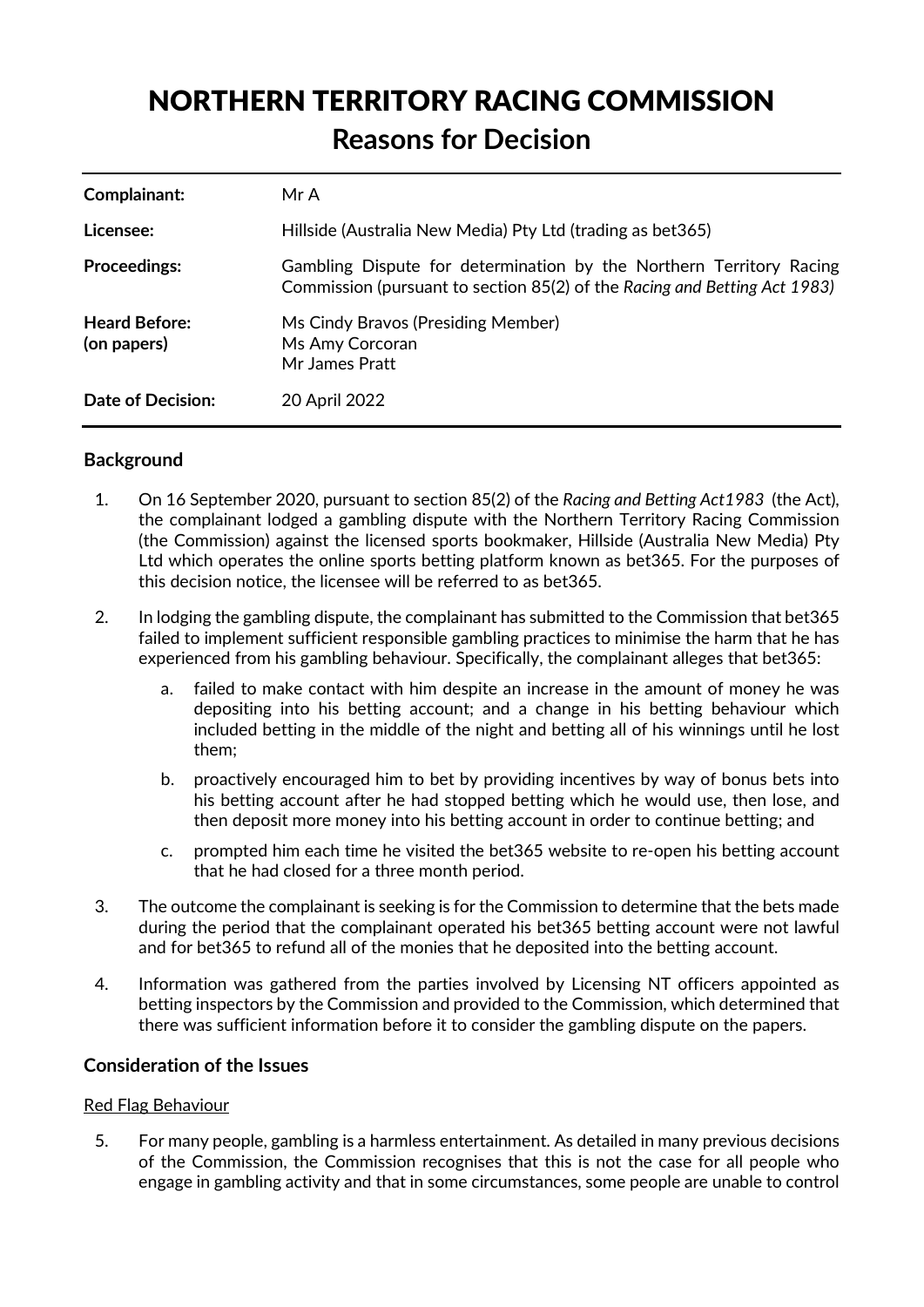the urge to gamble despite knowing that it is having a negative impact on their lives. With this in mind and in order to minimise the harm that may be caused by online gambling, the Commission introduced the Northern Territory Code of Practice for Responsible Service of Online Gambling 2019 (the 2019 Code) which came into effect on 26 May 2019, having replaced the Northern Territory Code of Practice for Responsible Gambling 2016 (the 2016 Code).

- 6. The 2019 Code among other things, requires at clause 3.1 that all staff of an online gambling provider that are engaged in customer interaction must receive training that will enable them to identify problem gambling red flag behaviours. While not exhaustive, the 2019 Code details that red flag behaviours may include activities such as gambling for an extended period of time, changing gambling patterns, increases in deposit frequency and escalating sums of money deposited.
- 7. The 2019 Code further requires at clause 3.2 that online gambling providers are to have in place responsible gambling policies and procedures to allow staff to detect and assist customers who may be experiencing problems with their gambling. Where an online gambling operator's customer displays some, or a number, or a repetition of red flag behaviours, the 2019 Code requires that they should be monitored and that appropriate customer interaction should take place to assist or protect that customer.
- 8. Given the requirements of the 2019 Code, at the forefront of the Commission's considerations with respect to this gambling dispute is whether the complainant's betting behaviour should have prompted bet365 to identify that he may be experiencing harm from his gambling behaviour.
- 9. With regard to this, the complainant has submitted to the Commission that his gambling behaviour had started to become an issue for him in late May/early June 2020 and that by 26 June 2020, it had become a clear issue as he deposited over \$18,500 between 26 June 2020 and 11 September 2020 with just \$533 in withdrawals made in this same period. Given the precise nature of the complainant's submission, it is readily apparent to the Commission that the complainant has with the benefit of hindsight, reviewed his betting activity with bet365 and nominated these specific trigger points as ones that should have created a positive obligation on bet365 to interact with him from a responsible gambling perspective.
- 10. The Commission has reviewed the complainant's betting activity with bet365 and notes that in November 2019, the complainant decided to access a bet365 responsible gambling tool known as 'time-out'. This time-out function allows a bet365 customer to take a short break from gambling through the customer choosing to restrict their access to gambling for a specific period of time such as 24 hours, 48 hours, seven or 30 days; or for specific days of the week or times of the day. During the period that the time-out is selected for, the bet365 customer will not be able to access any of the bet365 products excepting for being able to withdraw from the betting account. The bet365 time-out feature is not able to be changed until the selected time-out period has expired.
- 11. While the complainant had selected a 30 day time-out period in November 2019, it was not until some five and a half months later on 2 May 2020 that the complainant began to again actively use his bet365 betting account. Given this relatively large break in betting activity and the complainant's own submission that it was not until late May 2020 that he now feels that his betting activity began to be an issue for him, the Commission has focused on the complainant's activity from this date forward. In this respect, the Commission notes that the complainant's betting activity in both total deposit amounts and the number of bets struck for the months of June 2020 and July 2020 were less than those in May 2020 and as such, it would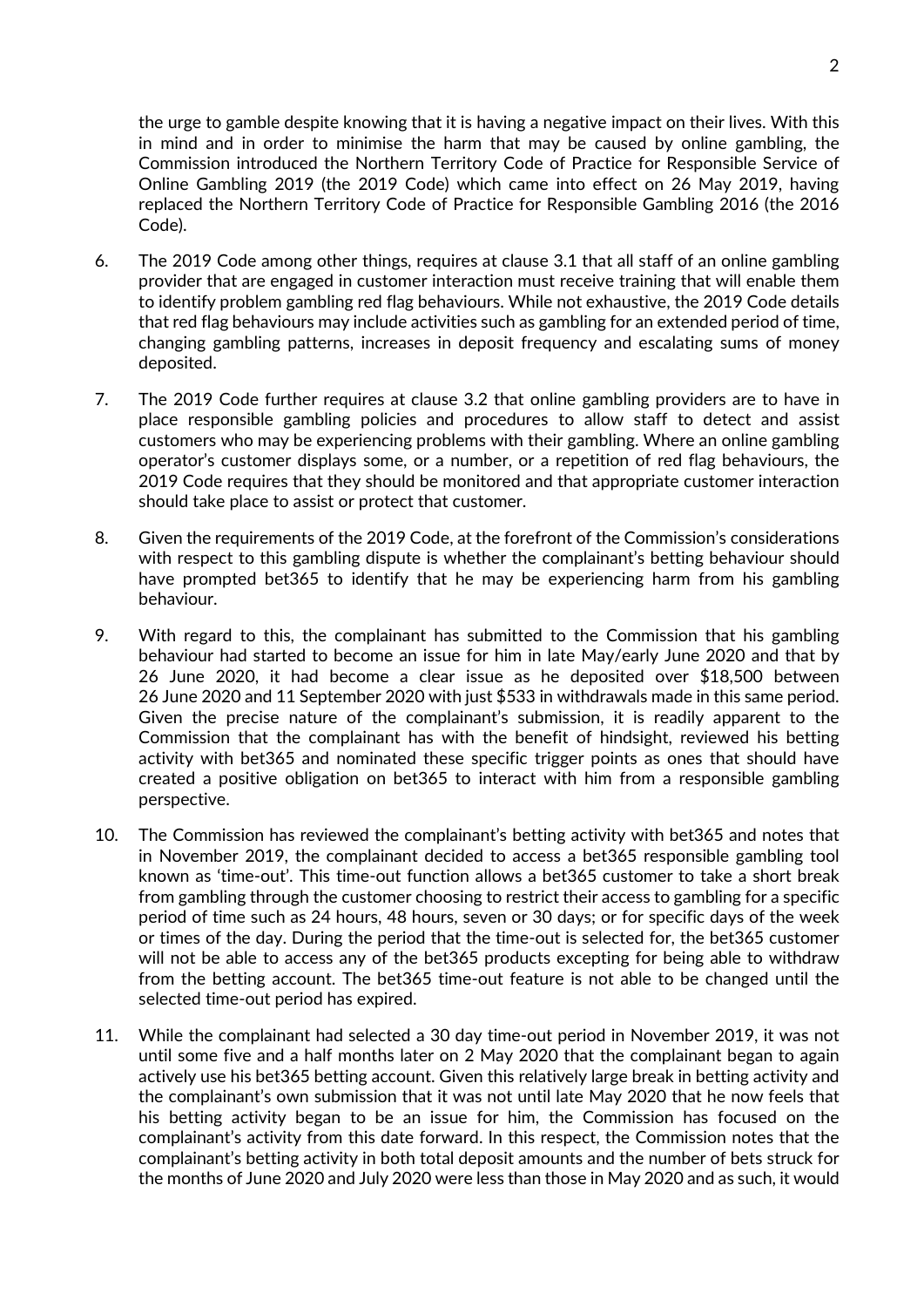be difficult for the Commission to come to a conclusion that at some point during this period that bet365 should have identified that he was experiencing harms from his gambling behaviour.

- 12. In examining the complainant's overall betting activity for the months of August 2020 and September 2020, it is apparent to the Commission that there was an increase in the complainant's betting activity, both in the total value of deposits made each month as well as in the number of bets placed. Also during this period, the complainant's gambling activity was not particularly successful given that he lost \$6,746 and \$8,100 for each of these months respectively. While this may be the case, it is not possible for the Commission to automatically draw the inference that bet365 should have identified that the complainant was experiencing harms associated with his gambling activity simply because his betting activity did not result in a profit for him, especially given that an inherent risk that cannot be avoided in the activity of gambling is a loss of money.
- 13. Throughout May, June and July 2020, the complainant tended to place bets with a stake of \$20 to \$50 with an occasional bet with a stake of \$100, as well as a higher value bet on the odd occasion. On 3 August 2020, the complainant placed one of these higher value bets with a \$650 stake on the outcome of a greyhound race at Angle Park (which resulted as a losing bet) but then continued to bet in the same manner as previously with respect to the value of the stakes until 28 August 2020 where it appears that the complainant may have been attempting to chase his losses through the placement of four \$500 bets. The complainant then returned to placing bets with generally lower stakes until 5 September 2020 where he again placed several bets with higher stakes (some of which were successful) over the next few days. The complainant's bet stakes then increased between 9 September 2020 to 11 September 2020 with bets of \$100 to \$500 regularly being placed until such time as the complainant closed his account.
- 14. Betting activity is rarely linear or metronomic and there can be significant deviations in the amount deposited and wagered by the same sports bookmaker customer from one day to the next; as is also the case with the amounts won or lost by that same customer. Taking this into account and having reviewed the complainant's betting activity with bet365, the Commission is of the view that the complainant's betting activity was not of such a nature that should have triggered bet365 to identify that the complainant may have been experiencing harms from his gambling behaviours.
- 15. With respect to the complainant's submission that the timing of his betting behaviours changed as he was now betting through the middle of the night, the Commission notes that since the re-opening of the betting account in 2019 that while it was not an everyday event, it was not a particularly unusual event for the complainant to place several bets late in the evening or early hours of the morning. As such, it would again be difficult for the Commission to conclude that bet365 should have identified that the complainant was experiencing harms from his gambling activity based on this behaviour.

#### Inducements

- 16. The complainant has submitted to the Commission that bet365 failed to implement sufficient responsible gambling practices to minimise the harm that he has experienced from his gambling behaviour as it proactively encouraged him to wager by providing incentives by way of bonus bets into his betting account after he had stopped betting which he would use, then lose, and then deposit more money into his betting account in order to continue betting.
- 17. The Commission is cognisant of the right of sports bookmakers to create effective marketing programs that promote their services to their customers. In alignment with this view, the 2019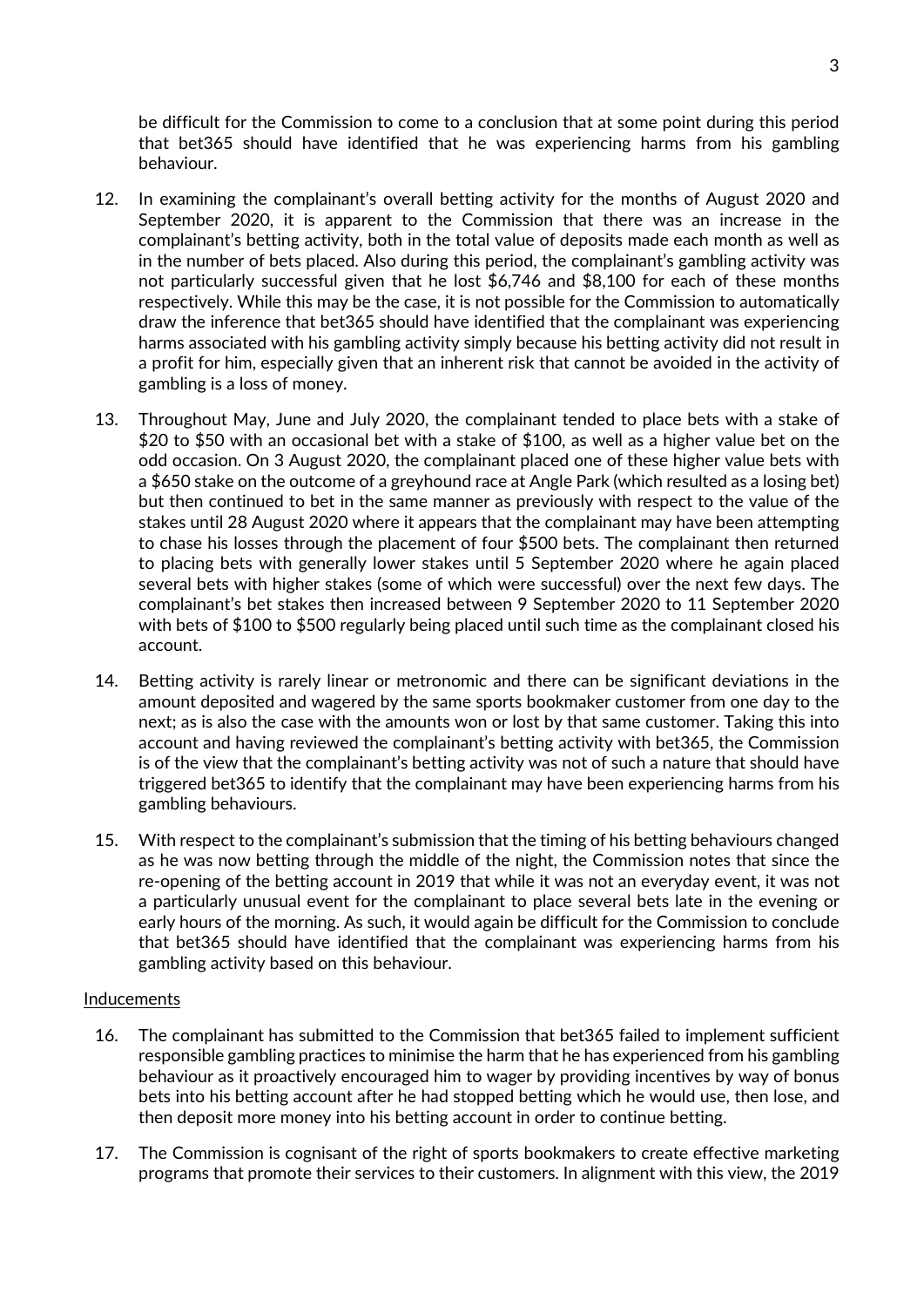Code requires that any marketing that is delivered, is to be done in an honest and responsible manner with consideration given to the potential impact on people adversely affected by gambling.

18. Given that the Commission is of the view that the complainant's betting behaviour with bet365 was not of such a nature to warrant a responsible gambling intervention from bet365, the Commission does not consider that bet365's actions in promoting its services to the complainant by the offering of bonus bets was inappropriate or in breach of the 2019 Code.

#### Account Closure

- 19. The complainant's submissions to the Commission also included his dissatisfaction that each time he logged on to the bet365 website after having closed his betting account for a three month period, he was prompted to re-open his betting account via a 'pop-up' message.
- 20. The Commission notes that bet365 customers have three options available to them to proactively take a break from gambling with the sports bookmaker being:
	- a. Self-Exclusion;
	- b. Time Out; or
	- c. Account Closure.
- 21. On 11 September 2020, the complainant chose the Account Closure option and nominated a period of three months. This option allows a bet365 customer to close their betting account if they wish to stop gambling with bet365 for any reason. The account closure information details that once an account is closed, the customer will be able to withdraw their remaining balance however, will not be able to make deposits or place any bets. The information provided also clearly states that a person is able to re-open their account during the period they have selected for it to be closed, by answering additional security questions.
- 22. While the self-exclusion and time-out options are understandably not reversible once selected given that these two options are responsible gambling tools designed to assist those bet365 customers who may be at risk of harm from their gambling, the account closure option differs in that it is reversible.
- 23. In the Commission's view, the ability to re-open a closed account is an option that bet365 is entitled to make available to its customers (in this case through the 'pop-up' message after the complainant had logged into his betting account) and is not in breach of the 2019 Code. Bet365 operates as a commercial entity with its end goal, like other commercial entities being to make a profit and as such, offering its customers (unless self-excluded) with the ability to re-open their betting accounts is not an unreasonable business decision to take.

#### **Decision**

- 24. As detailed earlier in this decision notice, an inherent risk that cannot be avoided in the activity of gambling, is a loss of money. The Commission's role in dealing with this gambling dispute is not to simply rectify self-inflicted economic losses from gambling following the lodging of a gambling dispute with the Commission but rather, to make a finding as to whether the sports bookmaker has acted in compliance with the Act, its licence conditions and the relevant Code in place at the time.
- 25. On the weight of the evidence before it, the Commission is satisfied that there has been no breach of the Act, licence conditions or the 2019 Code by bet365 in relation to the